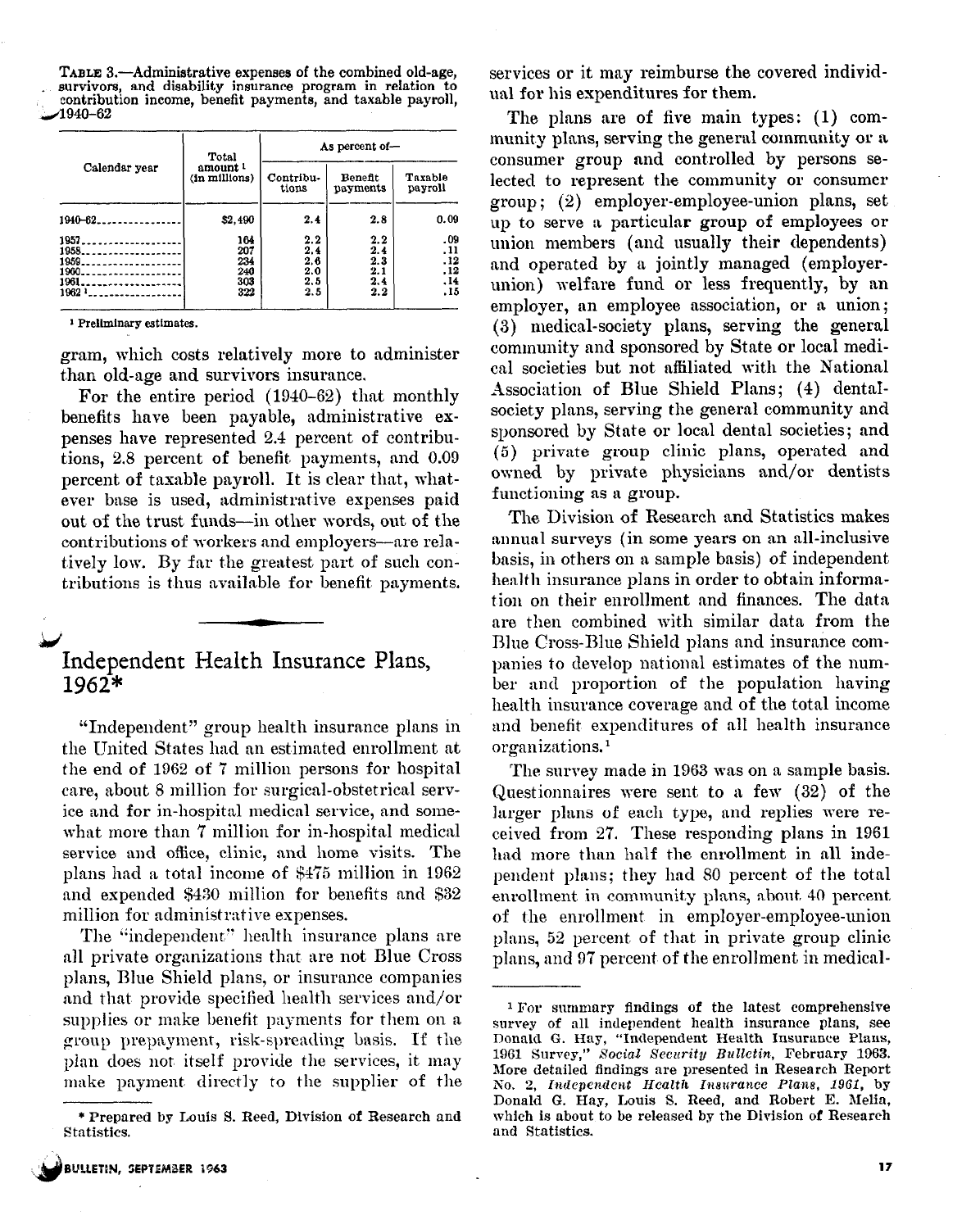society plans not affiliated with Blue Shield. No questionnaires were sent to dental-society plans, but comprehensive data on the enrollment and finances of the five plans in operation during 1962 were obtained from the Division of Dental Public Health and Resources of the Public Health Service, which each year surveys these plans.

Estimates of the enrollment as of December 1962 in all independent plans (other than dentalsociety plans) and of their 1962 income and benefit expenditures were made by assuming that for all plans of each type the changes from 1961 to 19BJ were similar to the changes in the responding plans.

#### ENROLLMENT

It is estimated that as of December 31, 1962, there were 7.0 million persons enrolled in the independent plans for hospital care, 8.3 million enrolled for surgical-obstetrical service, 7.8 million for in-hospital medical services, and 7.4 million for physicians' visits (office, clinic, and home).? Enrollment for these services by type of

TABLE 1.-Estimated enrollment in independent health insurance plans for hospital and physicians' service benefits, by type of plan, December 31, 1962 1

|                                                                                  |                             | Physicians' services         |                              |                              |  |  |
|----------------------------------------------------------------------------------|-----------------------------|------------------------------|------------------------------|------------------------------|--|--|
| Type of plan                                                                     | Hospital<br>care            | Surgical<br>obstet-<br>rical | In-<br>hospital<br>medical   | Office-<br>elinie-<br>home   |  |  |
| Total.                                                                           | 6.959                       | 8.308                        | 7.808                        | 7.428                        |  |  |
| Community<br>Medical society<br>Private group clinic.<br>Employer-employee-union | 1.837<br>344<br>60<br>4.718 | 3,010<br>346<br>243<br>4.709 | 2,904<br>346<br>249<br>4,309 | 2.641<br>342<br>255<br>4.190 |  |  |

[In thousands]

1 Excludes college and university health services; also excludes dental-society plans, which had 78,000 enrollees for dental care benefits.

plan is shown in table 1. Estimates of enrollment at the end of 1962 for other services—dental care, drugs, special- and visiting-nurse services, and nursing-home care-were not made because the available data were incomplete. In any case, the figures would probably show little change from those for the end of 1961, as shown below. a

|  | [In thousands] |
|--|----------------|
|--|----------------|

|                                                                                             | Type of plan 1                          |                              |                |         |                             |                                           |  |
|---------------------------------------------------------------------------------------------|-----------------------------------------|------------------------------|----------------|---------|-----------------------------|-------------------------------------------|--|
| Type of benefit                                                                             | All<br>plans                            | Com-<br>munity society       | Medical Dental | society | Privatel<br>group<br>clinic | Em-<br>ployer-<br>em-<br>ployee-<br>union |  |
| Dental<br>Nursing.<br>Drugs outside hospital.<br>Nursing-home care<br>Other health benefit. | 1.124<br>3.864<br>1,417<br>526<br>3.027 | 195<br>2,572<br>125<br>1,880 | 4<br>4<br>8    | 162     | 9<br>23<br>11               | 760<br>1,279<br>1.265<br>526<br>1,128     |  |

1 Excludes college and university health services.

Source: Donald G. Hay, "Independent Health Insurance Plans, 1961<br>Survey," *Social Security Bulletin*, February 1963, p. 11.

The estimated enrollment in all plans for hospital care and the three types of physicians' services is slightly less than it, was at the end of 1961. There are two reasons for the decrease: (1) The small gains in some plans were more than canceled by a downward readjustment, based on more accurate information for one large employeremployee-union plan, and (2) another sizable organization, formerly considered to be an independent plan of the community type, was found to be an insurance company and hence was dropped from the independent group.

The community and private group clinic plans had a small increase in enrollment. The medicalsociety plans had no change. Employer-employeeunion plans showed a drop in enrollment because of the readjustment of data for one large plan; there was relatively little change in the enrollment of the other plans of this type. The dentalsociety plans had 78,000 persons enrolled at the end of 1962. This was less than half the enrollment (162,000) reported for 1961. That figure, it now appears, was an overstatement, since it included for one plan a large number of welfare recipients served mider a contract between the plan and the State welfare department.

Table 2 shows estimated enrollment in all independent health insurance plans for hospital care and surgical and in-hospital medical physicians service, by region and State. These estimates are based on those for the year 1961,<sup>3</sup> with adjustments made on the basis of the changes in enroll-

<sup>&</sup>lt;sup>2</sup> A small number of those shown as enrolled for physicians' visits (office, clinic, and home) are entitled only to service at a clinic or health center; all others are entitled to service in the office, clinic, and home. It may be assumed that all persons covered for office-clinic-home visits are corered for X-ray and laboratory examinations in physicians' offices or at a clinic or health center.

<sup>&</sup>lt;sup>3</sup> Estimated enrollment in all independent plans at the end of 1961, by region and State, are shown in the February  $Bulletin$  (see footnote 1).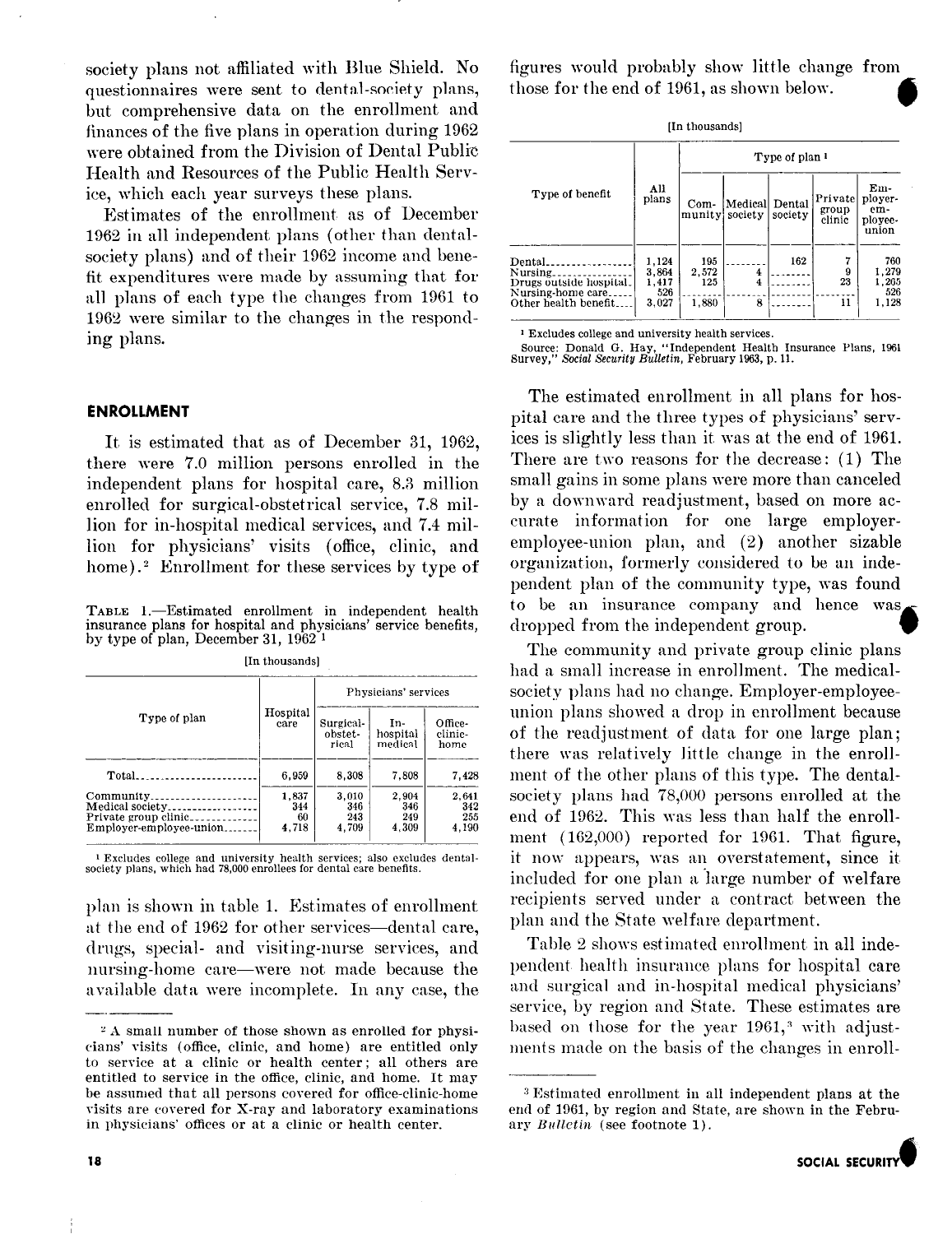| TABLE 2.—Estimated enrollment in independent health            |  |  |
|----------------------------------------------------------------|--|--|
| insurance plans for specified types of benefits, by region and |  |  |
| ate. December 31. 1962                                         |  |  |

|  | [In thousands] |  |  |
|--|----------------|--|--|
|--|----------------|--|--|

|                                                                                      |                       | Number enrolled for<br>specified benefit |                            |
|--------------------------------------------------------------------------------------|-----------------------|------------------------------------------|----------------------------|
| Region and State                                                                     |                       |                                          | Physicians' services       |
|                                                                                      | Hospital<br>саге      | Surgical                                 | In-<br>hospital<br>medical |
| United States                                                                        | 6,959                 | 8.308                                    | 7.808                      |
| New England                                                                          | 129                   | 127                                      | 125                        |
| New Hampshire                                                                        | 7<br>5                | 8<br>5                                   | 8<br>5                     |
|                                                                                      | 7                     | 6                                        | 6                          |
| Massachusetts_____________________________                                           | 71<br>8               | 70<br>8                                  | 69<br>7                    |
| Connecticut                                                                          | 31                    | 30                                       | 30                         |
|                                                                                      | 2,177<br>1,326        | 3,403<br>2,783                           | 3.102<br>2,545             |
|                                                                                      | 163                   | 134                                      | 130                        |
| Pennsylvania<br>East North Central                                                   | 688<br>958            | 486<br>1,001                             | 427<br>824                 |
| Michigan                                                                             | 90                    | 90                                       | 86                         |
|                                                                                      | 377                   | 342                                      | 254                        |
|                                                                                      | 292<br>50             | 368<br>49                                | 297<br>45                  |
|                                                                                      | 149                   | 152                                      | 142                        |
| Minnesota <sub>-----------------------------</sub> ----                              | 329<br>64             | 361<br>96                                | 344<br>103                 |
|                                                                                      | 29                    | 29                                       | 25                         |
| Missouri__________________________________                                           | 169<br>$\overline{2}$ | 169<br>$\overline{2}$                    | 155<br>$\overline{2}$      |
|                                                                                      | 11                    | 10                                       | 10                         |
| Nebraska________________________________                                             | 14                    | 14                                       | 8                          |
| South Atlantic                                                                       | 40<br>661             | 41<br>580                                | 41<br>568                  |
| Delaware <sub>--------------------------------</sub> -                               | 3                     | з                                        | 3                          |
| Maryland <sub>------------------------------</sub> --<br>District of Columbia        | 37<br>113             | 37<br>111                                | 36<br>110                  |
|                                                                                      | 127                   | 103                                      | 102                        |
| West Virginia____________________________                                            | 234<br>43             | 201<br>43                                | 201<br>41                  |
| North Carolina__________________________<br>outh Carolina__________________________  | 17                    | 17                                       | 13                         |
| Georgia__________________________________                                            | 43                    | 21                                       | 21                         |
| -------------------------------<br>Florida.<br>East South Central                    | 44<br>280             | 44<br>270                                | 41<br>309                  |
| Kentucky________________________________                                             | 127                   | 127                                      | 125                        |
|                                                                                      | 45<br>72              | 44<br>63                                 | 42<br>107                  |
| Alabama <sub>---------------------------------</sub> --                              | 36                    | 36                                       | 35                         |
|                                                                                      | 157                   | 159                                      | 147                        |
| Louisiana                                                                            | 31<br>35              | 31<br>35                                 | 25<br>35                   |
| Oklahoma                                                                             | 19                    | 19                                       | 15                         |
| Texas                                                                                | 72<br>207             | 74<br>206                                | 72<br>200                  |
| Mountain__________________________________<br>Montana_______________________________ | 4                     | 4                                        | 4                          |
|                                                                                      | 5                     | 5                                        | 5<br>4                     |
| Wyoming________________________________<br>Colorado                                  | 4<br>77               | 4<br>76                                  | 72                         |
| New Mexico____________________________                                               | 6                     | 6                                        | 6                          |
| Arizona                                                                              | 35<br>66              | 35<br>66                                 | 34<br>65                   |
| Nevada                                                                               | 10                    | 10                                       | 10                         |
|                                                                                      | 2,039<br>460          | 2,180<br>452                             | 2,170<br>447               |
| Washington______________________________<br>Oregon                                   | 328                   | 326                                      | 326                        |
| California__________________________________                                         | 1,178<br>$\mathbf{u}$ | 1,329<br>$^{(1)}$                        | 1,324<br>$^{(1)}$          |
|                                                                                      | 73                    | 73                                       | 73                         |
| Outlying                                                                             | 22                    | 21                                       | 19                         |
| Puerto Rico<br>Guam                                                                  | 22                    | 21                                       | 19                         |
|                                                                                      |                       |                                          |                            |

 $1$  Less than 500.

ment of the larger plans as found by the current survey.

### **FINANCES**

Total income of all independent plans in 1962 is estimated at \$475 million, 9.4 percent more

TABLE 3.—Estimated income, expenditures for benefits and administration, and net income of independent health insurance plans, 1962<sup>1</sup>

[In millions]

|                                                                                                                   |                                         |                                         |                                      | Expenditures                |                                                       |                                                    |                               |
|-------------------------------------------------------------------------------------------------------------------|-----------------------------------------|-----------------------------------------|--------------------------------------|-----------------------------|-------------------------------------------------------|----------------------------------------------------|-------------------------------|
|                                                                                                                   |                                         |                                         |                                      | Benefit expense             |                                                       |                                                    |                               |
| Type of plan                                                                                                      | In-<br>come                             | Total<br>ex-<br>pense                   | Total                                | Hos-<br>pital<br>care       | Phy-<br>si-<br>cians'<br>and<br>other<br>serv-<br>ice | Ad-<br>lminis-l<br>$tra-$<br>tive<br>ex-<br>ipense | Net<br>in-<br>come?           |
| All plans.                                                                                                        |                                         | \$474.5 \$462.3 \$430.4 \$185.1 \$245.3 |                                      |                             |                                                       | \$31.9                                             | \$12.2\$                      |
| Community.<br>Medical society<br>Dental society______________<br>Private group clinic.<br>Employer-employee-union | 164.0<br>19.2<br>2.41<br>10.6<br>278.31 | 160.2<br>18.9<br>2.5<br>10.4<br>270.31  | 151.2<br>17.6<br>2.3<br>8.7<br>250.6 | 50.0<br>7.7<br>1.0<br>126.4 | 101.2<br>9.9<br>2.3<br>7.7<br>124.2                   | 9.0<br>1.3<br>$\cdot$<br>1.7<br>19.7               | 3.8<br>.3<br>$\cdot$ 2<br>8.0 |

Excludes college and university health services.

<sup>2</sup> Difference between total income and total expenses; represents addition to reserves for plans operated on a nonprofit basis.

than in 1961. Total benefit expenditures amounted to \$430 million, an increase of 8.3 percent. Administrative expenses were not shown as a separate item in the previous survey reports. It is estimated that in 1962 they amounted to \$32 million, bringing total expenditures to \$462 million, and that net income (surplus of total income over total expenditures) amounted to \$12 million (table 3). For all plans, benefit expenditures amounted to 90.5 percent of total income, administrative expenses to 6.7 percent, and net income<sup>4</sup> to 2.8 percent.

Data on expenditures for benefits separate from those for administration are not apt to be meaningful, however, for group practice plans providing direct service. (In 1961 the income of these plans equaled approximately 71 percent of aggregate income for all community plans, 100 percent of that for all private group clinic plans, and 41 percent for all industrial plans.) When a plan provides services through its own facilities and staff, it is difficult to separate expenditures for administration of the medical program from expenses incurred in administering the prepayment aspects of the plan. Similarly, expenses incurred in providing service cannot well be separated from the expenses of administering the clinic all are parts of the cost of providing service. (The problem does not arise for a plan, such as the Health Insurance Plan of Greater New York,

<sup>&</sup>lt;sup>4</sup> For all plans other than private group clinic plans, net income means additions to reserves.